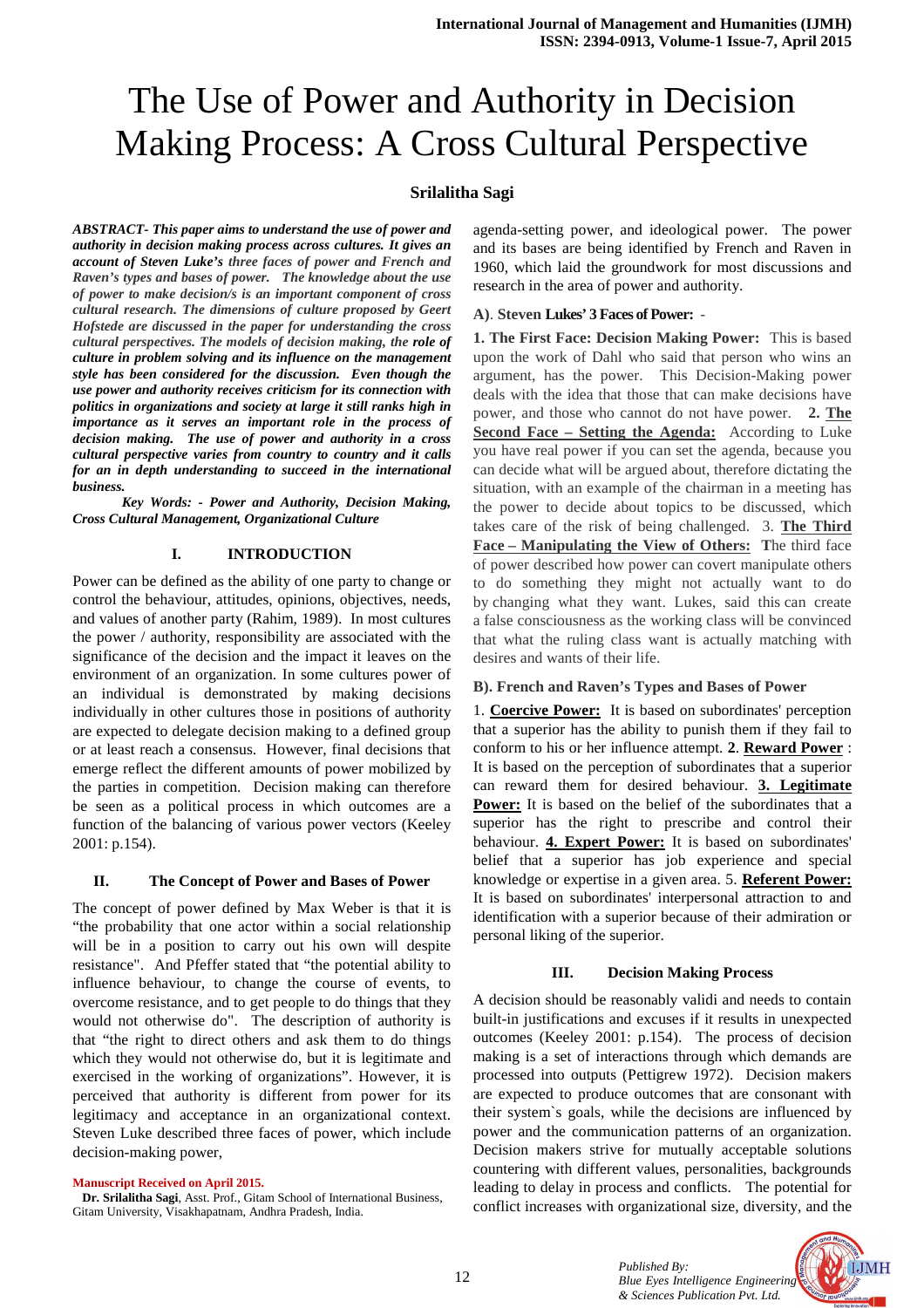

probability of conflict differs with prevalent practices of decision making cross culturally.

**Figure: 1. Decision Making Process** 

## **IV. Origins of Cross Cultural Differences in Decision Making**

The distinct worldviews are divided into two and most often compared are Eastern and Western cultures. And the existing cultures can be grouped and compared under the scales of Collectivism and Individualism. The societies that are described as individualistic have the independent social orientation, with the characteristics of autonomy, selfexpression high in priority. The collectivists' societies have the interdependent social orientation with the characteristics of harmony, relatedness, and connection. It is noted that the interdependent societies are found among Eastern nations, and independent societies are found among Western nations. Many empirical studies (Ali, 1989; Tayeb, 1988; Mann et al., 1998; etc.) have confirmed the importance of cultural background in the choice of a decision-making style. According to N. J. Adler (1991) the national culture plays an important role and the decision-making styles must be attached to the corresponding national culture, values and norms.

## **V. Decision Making Models**

It is well quoted and researched that the culture plays an important role in decision-making process. **1. The Universal Model:** According to this model it is assumed that there is only a little difference in how individuals from different cultures make their decisions and the results obtained from one group can be attributed to people in general. **2. The Dispositional Model** This approach acknowledges that there are cross-cultural differences in decision-making and it is argued that whatever differences found in the studies indicate that the omnipresence of cultural inclinations in the minds of individuals are bound to emerge under all circumstances and in all situations. **3. The Dynamic Model:** According to this view there exists the cross-cultural differences in decision making process and

they are dynamic in nature. Higgins and Bargh (1987), for example, who studied several decision-making models, found that culture's filters and simplifying mechanisms helps people to process information and interpret their surrounding environments.

## **VI. The Influence of Culture on Decision Making**

The research shows that individuals from different cultures tend to have different views of the self, which affects the patterns of thinking, interaction, and consequently influences their behaviour in decision making. Individuals from collectivist's culture have social orientation and believe that public good overrides individual benefit, whereas people from individualist's cultures have independent social orientation and focuses more on self. It is found that group members with collectivist's culture prefer the cooperative strategy, compared to group members with individualist's culture preferring the competitive strategy. Most authors (Kluckhohn & Strodbeck, 1961; Sapir, 1977; Schein, 1992; Lewis, 1992; Trompenaars, 1994; Hofstede, 1997) have discussed and affirmed that values, behaviour and decision making has been frequently associated with and affected by culture. The research studies contributed by most of the authors (Hall, 1992; Hofstede, 1997; Kluckhohn & Strodbeck, 1961; Schein, 1992; Trompenaar, 1994) supports the premise that culture dictates the way individuals and groups tend to make decisions and it influences how people think, behave and communicate.

## **VII. Conclusions**

Many have extensively researched decision-making theories and contributed to the body of knowledge to compare the cross cultural differences. The results have shown that choice and behaviour represent the core characteristics of decision-making phenomena and explains the cognitive patterns of reactions with judgments, expectations, and evaluation styles of the situation. Descriptive and normative theories propose distinct assumptions to explain the decision-making process; the descriptive, psychological decision theory focuses on how individuals decide, while the normative, rational decision theory elucidates how decision makers should decide. Psychological theories have uncovered basic principles people use when dealing with problems, and rational methodologies explain how decision makers analyze a number of outcomes from each alternative scenario for making a final decision. The body of psychological decision-making models refers to the existence of special mechanisms through which people process information and interpret their surrounding environments. Such cognitive processes are based on the principle that people's beliefs and values might influence their information processing. Recently more research is involved in conducting studies on decision making across cultures and the research results show that there are cross cultural differences in particular.